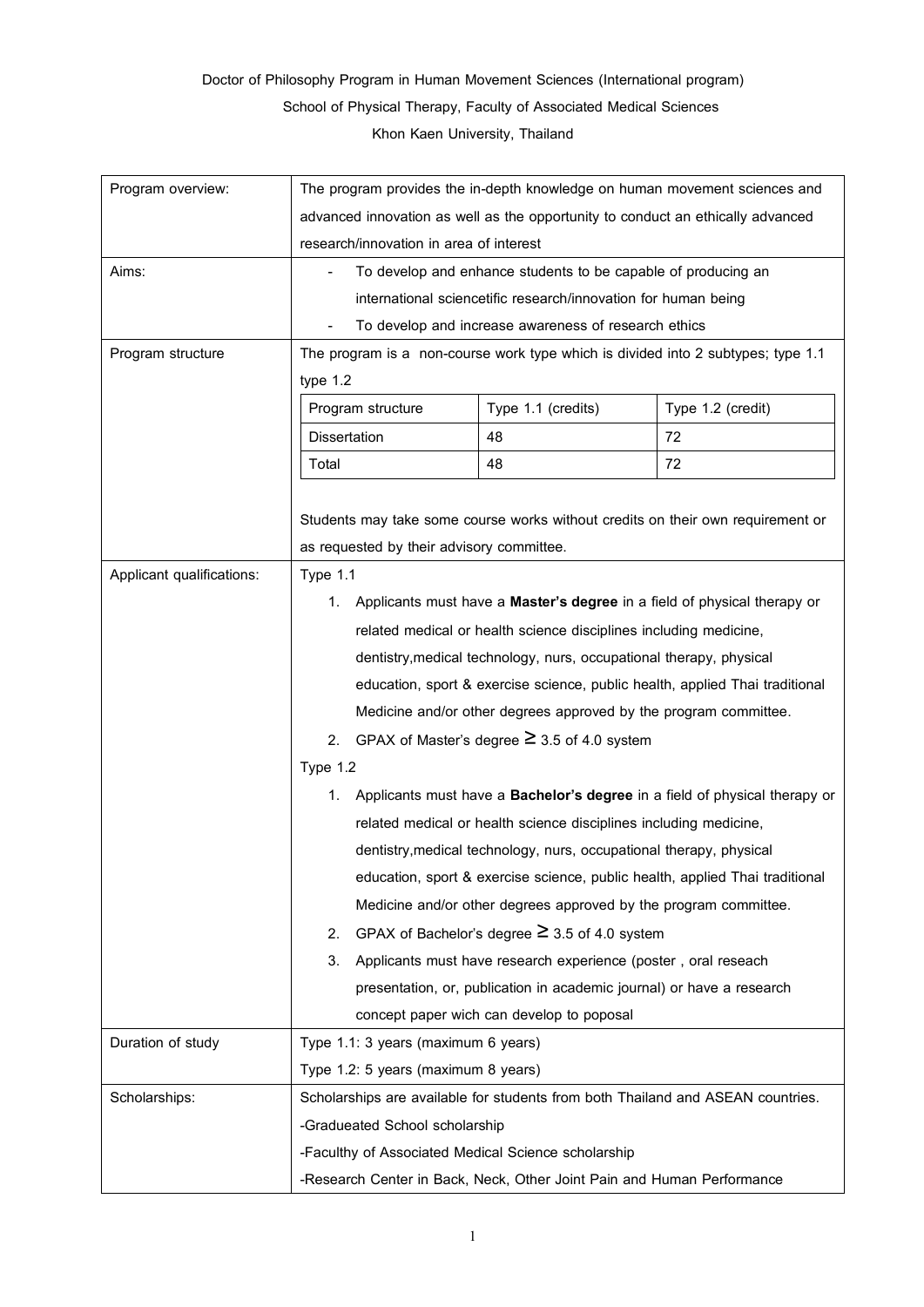| -Improve PQ???                                                                 |
|--------------------------------------------------------------------------------|
| -Government scholarship through a National Research and Innovation Information |
| system (RIIS)                                                                  |

## **Dtssertation**

Each student selects a advisor prior to conducting a research. A dissertation committee is appointrd to assist the student in planning and conducting their study. Each student must report their thesis progress to the committee in every semester.

## Example of study plan

|                          | Type 1.1 (credits)        | Type 1.2 (credits)       |
|--------------------------|---------------------------|--------------------------|
| Year 1/Semester 1        |                           |                          |
| AM307996                 | 9                         | $\overline{\phantom{a}}$ |
| AM307997                 | ٠                         | 9                        |
| Total credits registered | $\boldsymbol{9}$          | $\boldsymbol{9}$         |
| Cumulative credits       | $\boldsymbol{9}$          | $\boldsymbol{9}$         |
| Year 1/Semester 2        |                           |                          |
| AM307996                 | 9                         |                          |
| AM307997                 |                           | $\boldsymbol{9}$         |
| Total credits registered | $\boldsymbol{9}$          | $\boldsymbol{9}$         |
| Cumulative credits       | 18                        | 18                       |
| Year 2/Semester 1        |                           |                          |
| AM307996                 | 9                         |                          |
| AM307997                 |                           | 9                        |
| Total credits registered | 9                         | 9                        |
| Cumulative credits       | 27                        | 27                       |
| Year 2/Semester 2        |                           |                          |
| AM307996                 | 9                         |                          |
| AM307997                 |                           | $\boldsymbol{9}$         |
| Total credits registered | 9                         | 9                        |
| Cumulative credits       | 36                        | 36                       |
| Year 3/Semester 1        |                           |                          |
| AM307996                 | 9                         |                          |
| AM307997                 |                           | 9                        |
| Total credits registered | 9                         | $\boldsymbol{9}$         |
| Cumulative credits       | 45                        | 45                       |
| Year 3/Semester 2        |                           |                          |
| AM307996                 | $\ensuremath{\mathsf{3}}$ |                          |
| AM307997                 |                           | $\boldsymbol{9}$         |
| Total credits registered | $\ensuremath{\mathsf{3}}$ | $\boldsymbol{9}$         |
| Cumulative credits       | 48                        | 54                       |